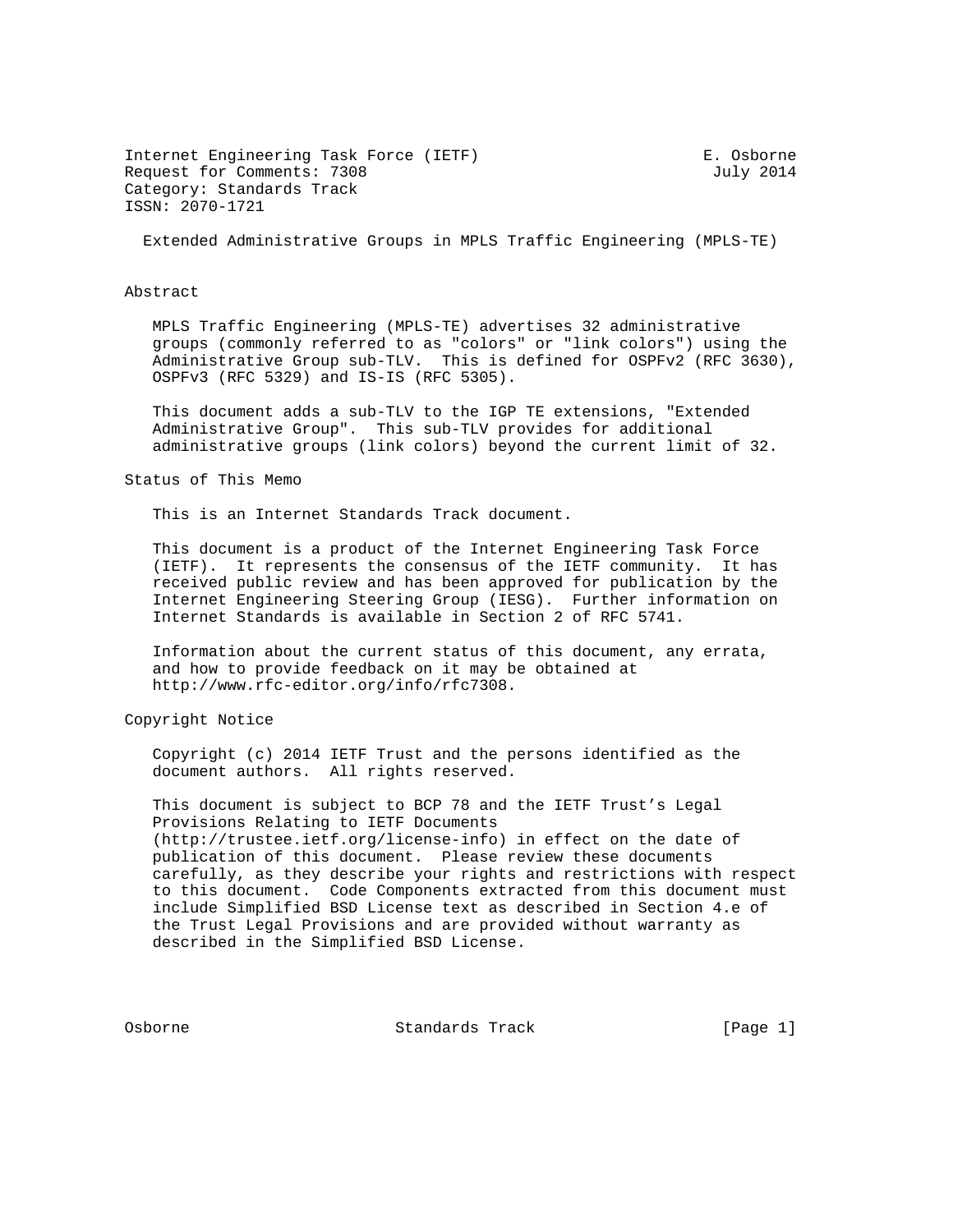Table of Contents

|                                           | -2             |
|-------------------------------------------|----------------|
|                                           | 3              |
| 2. Extended Administrative Groups Sub-TLV | 3              |
| 2 1                                       | 4              |
|                                           | $\overline{4}$ |
| 2.3. Backward Compatibility               | $\overline{4}$ |
| 2.3.1. AG and EAG Coexistence             | $\overline{4}$ |
| 2.3.2. Desire for Unadvertised EAG Bits   | 5              |
|                                           | 5              |
| 4.                                        | - 6            |
| 5.                                        | 6              |
| 6                                         | 6              |
| Normative References<br>$6.1$ .           | -6             |
| 6.2. Informative References               |                |
|                                           |                |

1. Introduction

Do we need more than 32 bits?

 The IGP extensions to support MPLS-TE (RFCs 3630 [RFC3630] and 5305 [RFC5305]) define a link TLV known as Administrative Group (AG) with a limit of 32 AGs per link. The concept of Administrative Groups comes from Section 6.2 of RFC 2702 [RFC2702], which calls them Resource Classes. RFCs 3630 [RFC3630] and 5305 [RFC5305] describe the mechanics of the TLV and use the term Administrative Groups (sometimes abbreviated herein as AGs), as does this document.

 Networks have grown over time, and MPLS-TE has grown right along with them. Administrative Groups are advertised as fixed-length 32-bit bitmasks. This can be quite constraining, as it is possible to run out of values rather quickly. One such use case is #5 in Section 6.2 of RFC 2702 [RFC2702], using AGs to constrain traffic within specific topological regions of the network. A large network may well have far more than 32 geographic regions. One particular operator builds their network along the lines of this use case, using AGs to flag network regions down to the metro scale, e.g., Seattle, San Francisco, Dallas, Chicago, St. Louis, etc. MPLS-TE tunnels are then specified with affinities to include or exclude specific metro regions in their path calculation. Each metro region is given its own bit in the AG bitmask. This means that 32 bits can only (cleanly) represent 32 metro areas. It should be obvious that 32 may not be enough even for a US-based network, never mind a worldwide network.

Osborne Standards Track [Page 2]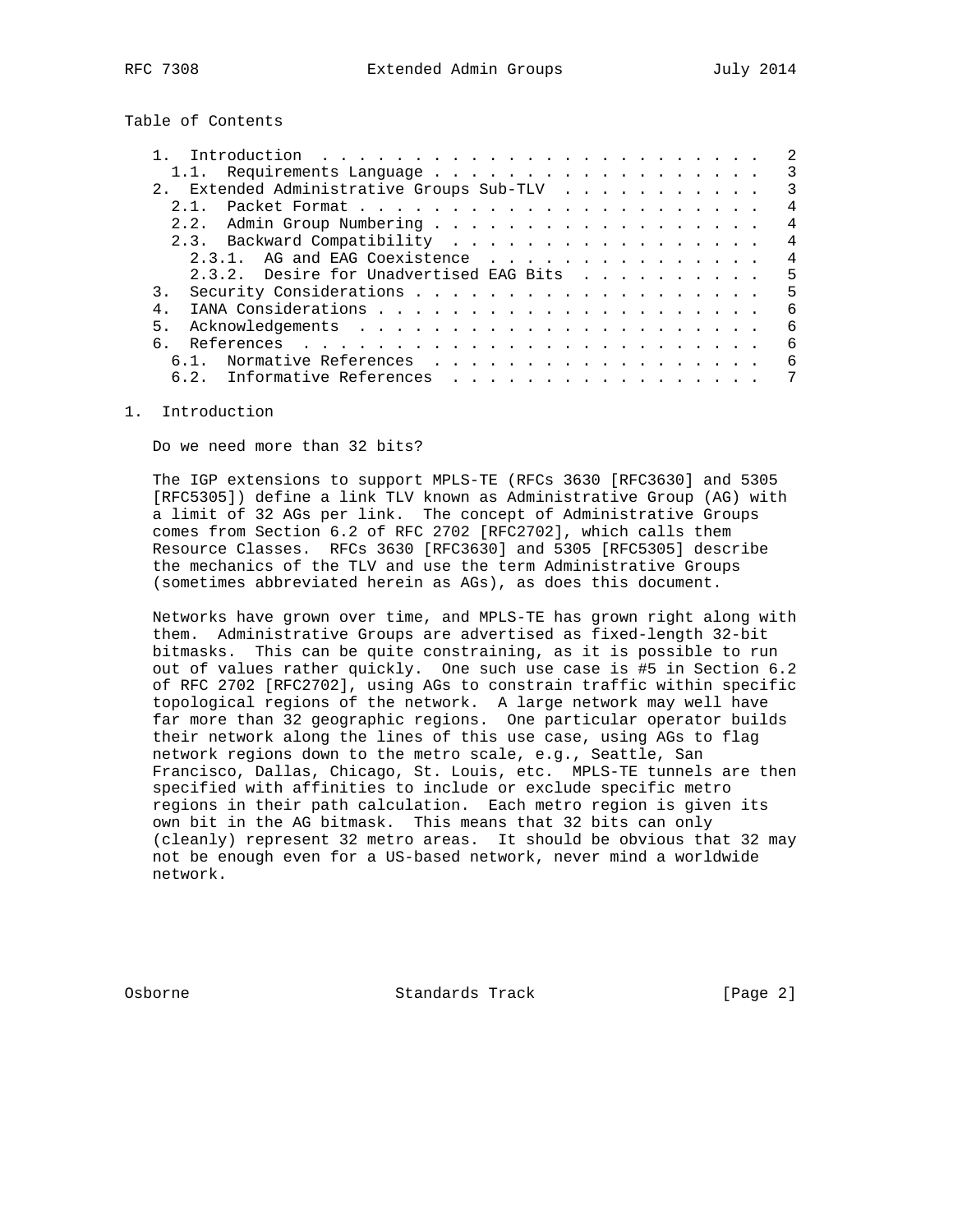There may be some opportunity for color reuse; that is, bit 0x8 may mean 'Seattle' or 'Prague' or 'Singapore' depending on the geography in which it is used. In practice, coordinating this reuse is fraught with peril and the reuse effectively becomes the limiting factor in MPLS-TE deployment. With this example, it is not possible to build a Label Switched Path (LSP) that avoids Seattle while including Prague, as it is the same AG value.

 This document provides Extended Administrative Groups (EAGs). The number of EAGs has no fixed limit, it is constrained only by protocol-specific restrictions such as Link State Advertisement (LSA) or MTU size. While an operator may one day need to go beyond these protocol-specific restrictions, allowing for an arbitrary number of EAGs should easily provide the operator with hundreds or thousands of bit values, thus no longer making the number of AGs an impediment to network growth.

 EAG's intended use case is within a single domain. As such, this document provides no support for signaling an EAG. It provides no analog to either the SESSION\_ATTRIBUTE of C-Type 1 defined in [RFC3209] nor the LSP Attributes (LSPA) object of the Path Computation Element Communication Protocol (PCEP), defined in [RFC5440]. Since this specification provides no way of signaling an LSP's path requirements in reference to the EAG, such constraints may only be applied at the ingress.

### 1.1. Requirements Language

 The key words "MUST", "MUST NOT", "REQUIRED", "SHALL", "SHALL NOT", "SHOULD", "SHOULD NOT", "RECOMMENDED", "MAY", and "OPTIONAL" in this document are to be interpreted as described in RFC 2119 [RFC2119].

2. Extended Administrative Groups Sub-TLV

 This document defines the Extended Administrative Group (EAG) sub-TLV for both OSPF [RFC3630] and IS-IS [RFC5305]. The EAG sub-TLV is used in addition to the Administrative Groups when an operator wants to make more than 32 colors available for advertisement in a network. The EAG sub-TLV is optional. Coexistence of EAG and AG TLVs is covered in Section 2.3.1 of this document.

 This document uses the term 'colors' as a shorthand to refer to particular bits with an AG or EAG. The examples in this document use 'red' to represent the least significant bit in the AG (red ==  $0x1$ ), 'blue' to represent the second bit (blue ==  $0x2$ ). To say that a link has a given color or that the specified color is set on the link is to say that the corresponding bit or bits in the link's AG are set to 1.

Osborne Standards Track [Page 3]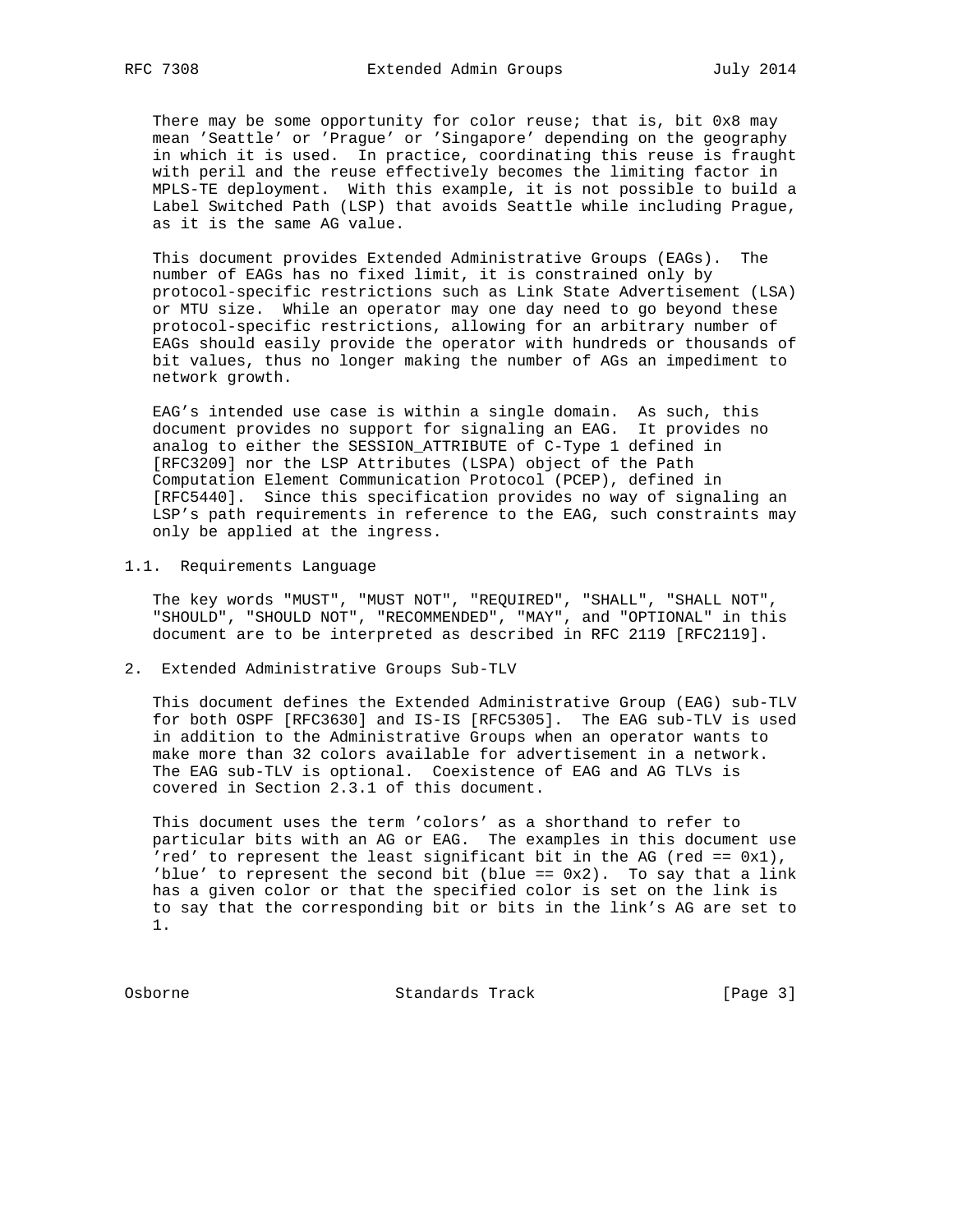# 2.1. Packet Format

 The format of the Extended Administrative Groups sub-TLV is the same for both OSPF and IS-IS:

|                      |                      |  | 0 1 2 3 4 5 6 7 8 9 0 1 2 3 4 5 6 7 8 9 0 1 2 3 4 5 6 7 8 9 0 1 |  |
|----------------------|----------------------|--|-----------------------------------------------------------------|--|
|                      |                      |  |                                                                 |  |
| Extended Admin Group |                      |  |                                                                 |  |
|                      |                      |  |                                                                 |  |
|                      |                      |  |                                                                 |  |
|                      |                      |  |                                                                 |  |
|                      | Extended Admin Group |  |                                                                 |  |
|                      |                      |  |                                                                 |  |

 The Type of the sub-TLV for OSPF is 26 and for IS-IS is 14. The Length is the size of the Extended Admin Group (EAG) value in bytes. The EAG may be of any non-zero length, but it MUST be a multiple of 4 bytes. The only limits on EAG size are those that are imposed by protocol-specific or media-specific constraints (e.g., max packet length).

2.2. Admin Group Numbering

 By convention, the existing Administrative Group sub-TLVs are numbered 0 (least significant bit) to 31 (most significant bit). The EAG values are a superset of AG. That is, bits 0-31 in the EAG have the same meaning and MUST have the same values as an AG flooded for the same link. If an EAG's length is more than 4 bytes, numbering for these additional bytes picks up where the previous byte left off. For example, the least significant bit in the fifth byte of an 8-byte EAG is referred to as bit 32.

2.3. Backward Compatibility

 There are two questions to consider for backward compatibility with existing AG implementations -- how do AG and EAG coexist, and what happens if a node has matching criteria for unadvertised EAG bits?

- 2.3.1. AG and EAG Coexistence
	- If a node advertises EAG, it MAY also advertise AG.

 If a node advertises both AG and EAG, then the first 32 bits of the EAG MUST be identical to the advertised AG.

Osborne Standards Track [Page 4]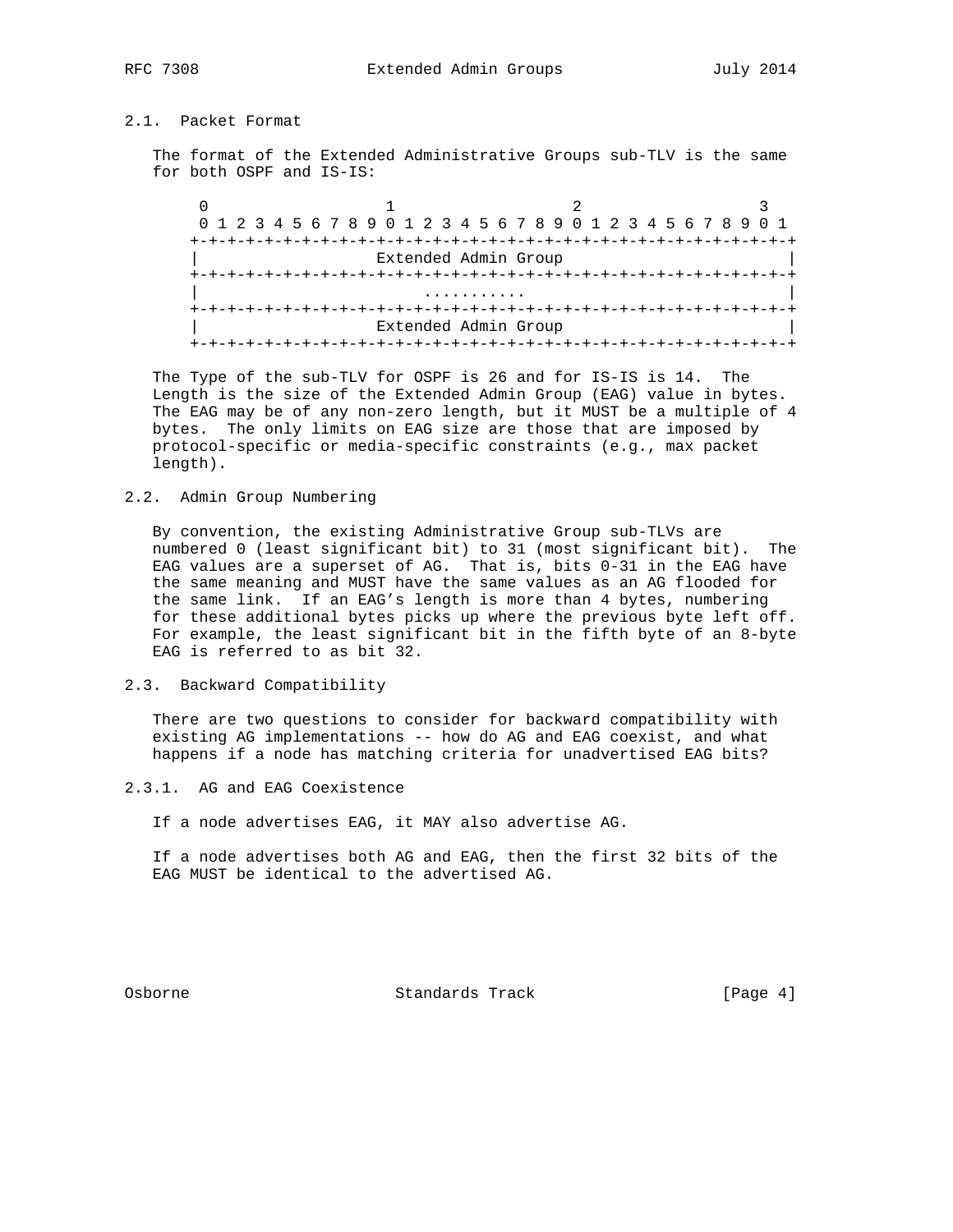If both an AG and EAG are present, a receiving node MUST use the AG as the first 32 bits (0-31) of administrative color and use the EAG for bits 32 and higher, if present.

 A receiving node that notices that the AG differs from the first 32 bits of the EAG SHOULD report this mismatch to the operator.

 This process allows nodes that do not support EAG to obtain some link color information from the network, while also allowing for an eventual migration away from AG.

### 2.3.2. Desire for Unadvertised EAG Bits

 The existing AG sub-TLV is optional; thus a node may be configured with a preference to include red or exclude blue and may be faced with a link that is not advertising a value for either blue or red. What does an implementation do in this case? It shouldn't assume that red is set, but it is also arguably incorrect to assume that red is NOT set, as a bit must first exist before it can be set to 0.

 Practically speaking, this has not been an issue for deployments, as many implementations always advertise the AG bits, often with a default value of 0x00000000. However, this issue may be of more concern once EAGs are added to the network. EAGs may exist on some nodes but not others, and the EAG length may be longer for some links than for others.

 To allow for maximum interoperability, an implementation SHOULD treat desired but unadvertised EAG bits as if they were set to 0. Consider the case where a node wants to only use links where the 127th bit of an EAG is set to 1. If a link is only advertising 64 EAG bits, the setting of the 127th EAG bit is not known -- that is, it is neither explicitly 0 nor 1. The node that wants the 127th EAG bit to be 1 will not use this link when implementing the recommended behavior, as the assumption is than the unadvertised 127th bit is set to 0.

 That said, each implementation makes its own choices based on necessary constraints, and there might be reasons to provide other strategies for handling this case. A strategy that deviates from the behavior this document recommends SHOULD be configurable to use the recommended behavior, in order to provide maximum interoperability.

3. Security Considerations

This extension adds no new security considerations.

Osborne Standards Track [Page 5]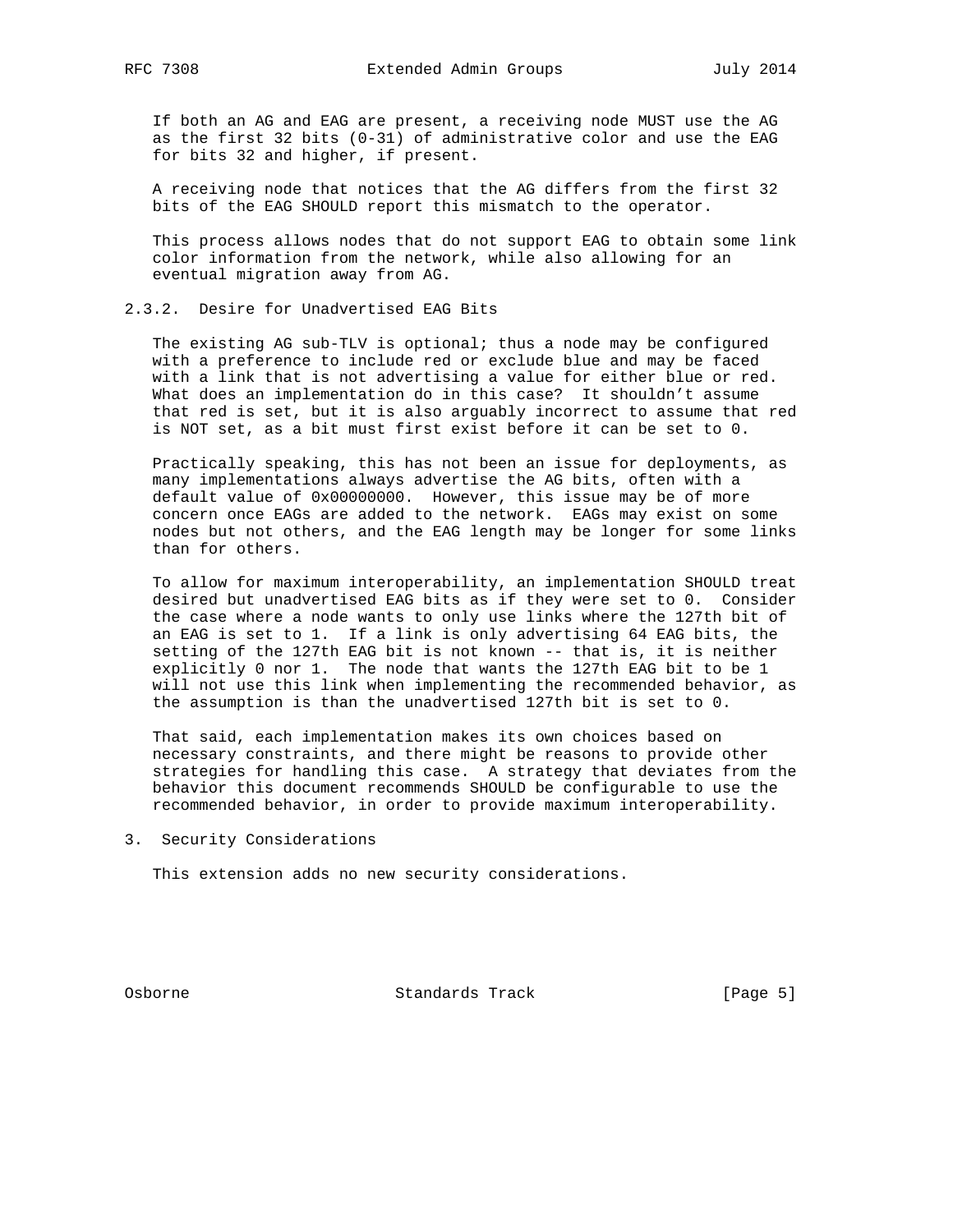### 4. IANA Considerations

This document registers a sub-TLV allocation in both OSPF and ISIS.

 For OSPF, the subregistry is the "Types for sub-TLVs of TE Link TLV (Value 2)" in the "Open Shortest Path First (OSPF) Traffic Engineering TLVs" registry.

 For IS-IS, it is "Sub-TLVs for TLV 22, 141, and 222" subregistry in the "IS-IS TLV Codepoints" registry. For IS-IS, the value should be marked 'y' for Sub-TLVs 22, 141 and 222; this is identical to the allocation for the Administrative Group sub-TLV (value 3 in the same subregistry).

 The assigned value from the OSPF registry is 26 and the assigned value from the IS-IS registry is 14. The sub-TLV is called "Extended Administrative Group".

5. Acknowledgements

 Thanks to Santiago Alvarez, Rohit Gupta, Liem Nguyen, Tarek Saad, Robert Sawaya, Andy Malis, Les Ginsberg and Adrian Farrel for their review and comments.

- 6. References
- 6.1. Normative References
	- [RFC2119] Bradner, S., "Key words for use in RFCs to Indicate Requirement Levels", BCP 14, RFC 2119, March 1997.
	- [RFC3209] Awduche, D., Berger, L., Gan, D., Li, T., Srinivasan, V., and G. Swallow, "RSVP-TE: Extensions to RSVP for LSP Tunnels", RFC 3209, December 2001.
	- [RFC3630] Katz, D., Kompella, K., and D. Yeung, "Traffic Engineering (TE) Extensions to OSPF Version 2", RFC 3630, September 2003.
	- [RFC5305] Li, T. and H. Smit, "IS-IS Extensions for Traffic Engineering", RFC 5305, October 2008.
	- [RFC5440] Vasseur, JP., Ed., and JL. Le Roux, Ed., "Path Computation Element (PCE) Communication Protocol (PCEP)", RFC 5440, March 2009.

Osborne Standards Track [Page 6]